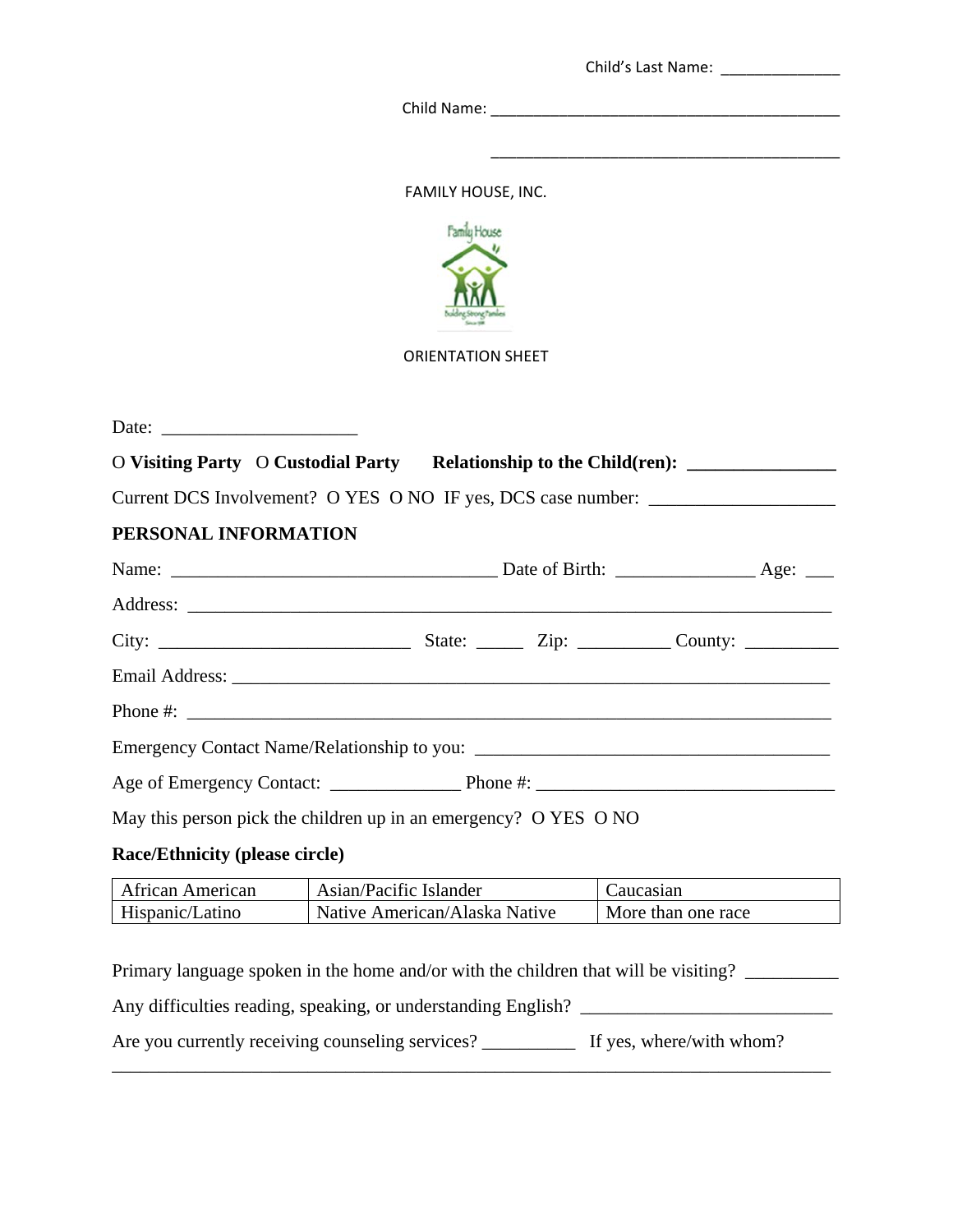| Child's Last Name: |  |
|--------------------|--|
|                    |  |

\_\_\_\_\_\_\_\_\_\_\_\_\_\_\_\_\_\_\_\_\_\_\_\_\_\_\_\_\_\_\_\_\_\_\_\_\_\_\_\_\_

Child Name: \_\_\_\_\_\_\_\_\_\_\_\_\_\_\_\_\_\_\_\_\_\_\_\_\_\_\_\_\_\_\_\_\_\_\_\_\_\_\_\_\_

## **Do you have a disability? (Circle all that apply)**

| None            | Intellectual | Deaf               | Mute            | Illiterate |
|-----------------|--------------|--------------------|-----------------|------------|
|                 | Disability   |                    |                 |            |
| Other           | Neuralgic    | Non-Ambulatory     | Other describe: |            |
| physical/mental | Impairment   | (wheelchair bound) |                 |            |

### **Living Arrangements:**

| Rent                   | Jwn      | <b>Residential Facility</b> |  |  |
|------------------------|----------|-----------------------------|--|--|
| Live with Parents      | Homeless |                             |  |  |
| <b>Marital Status:</b> |          |                             |  |  |

#### **Highest Education Completed:**

|                 | Current Student   Elementary $(K-5)$   Middle $(6-8)$ |                 | <b>HS</b> Graduate (or | 1 yr college |
|-----------------|-------------------------------------------------------|-----------------|------------------------|--------------|
|                 |                                                       |                 | equivalent)            |              |
| 2 yr/ Associate | College Graduate                                      | Master's Degree | Doctorate Degree       | Trade        |
| Degree          |                                                       |                 |                        | School       |

#### **Employment Status:**

| Full time | Part time $\left\langle \langle 34\text{hrs}/\text{week} \rangle \right\rangle$ | Unemployed-looking for work |
|-----------|---------------------------------------------------------------------------------|-----------------------------|
| Retired   | Disabled                                                                        | Other describe:             |
|           |                                                                                 |                             |

\_\_\_\_\_\_\_\_\_\_\_\_\_\_\_\_\_\_\_\_\_\_\_\_\_\_\_\_\_\_\_\_\_\_\_\_\_\_\_\_\_\_\_\_\_\_\_\_\_\_\_\_\_\_\_\_\_\_\_\_\_\_\_\_\_\_\_\_\_\_\_\_\_\_\_\_\_\_

\_\_\_\_\_\_\_\_\_\_\_\_\_\_\_\_\_\_\_\_\_\_\_\_\_\_\_\_\_\_\_\_\_\_\_\_\_\_\_\_\_\_\_\_\_\_\_\_\_\_\_\_\_\_\_\_\_\_\_\_\_\_\_\_\_\_\_\_\_\_\_\_\_\_\_\_\_\_ \_\_\_\_\_\_\_\_\_\_\_\_\_\_\_\_\_\_\_\_\_\_\_\_\_\_\_\_\_\_\_\_\_\_\_\_\_\_\_\_\_\_\_\_\_\_\_\_\_\_\_\_\_\_\_\_\_\_\_\_\_\_\_\_\_\_\_\_\_\_\_\_\_\_\_\_\_\_ \_\_\_\_\_\_\_\_\_\_\_\_\_\_\_\_\_\_\_\_\_\_\_\_\_\_\_\_\_\_\_\_\_\_\_\_\_\_\_\_\_\_\_\_\_\_\_\_\_\_\_\_\_\_\_\_\_\_\_\_\_\_\_\_\_\_\_\_\_\_\_\_\_\_\_\_\_\_ \_\_\_\_\_\_\_\_\_\_\_\_\_\_\_\_\_\_\_\_\_\_\_\_\_\_\_\_\_\_\_\_\_\_\_\_\_\_\_\_\_\_\_\_\_\_\_\_\_\_\_\_\_\_\_\_\_\_\_\_\_\_\_\_\_\_\_\_\_\_\_\_\_\_\_\_\_\_ \_\_\_\_\_\_\_\_\_\_\_\_\_\_\_\_\_\_\_\_\_\_\_\_\_\_\_\_\_\_\_\_\_\_\_\_\_\_\_\_\_\_\_\_\_\_\_\_\_\_\_\_\_\_\_\_\_\_\_\_\_\_\_\_\_\_\_\_\_\_\_\_\_\_\_\_\_\_

\_\_\_\_\_\_\_\_\_\_\_\_\_\_\_\_\_\_\_\_\_\_\_\_\_\_\_\_\_\_\_\_\_\_\_\_\_\_\_\_\_\_\_\_\_\_\_\_\_\_\_\_\_\_\_\_\_\_\_\_\_\_\_\_\_\_\_\_\_\_\_\_\_\_\_\_\_\_ \_\_\_\_\_\_\_\_\_\_\_\_\_\_\_\_\_\_\_\_\_\_\_\_\_\_\_\_\_\_\_\_\_\_\_\_\_\_\_\_\_\_\_\_\_\_\_\_\_\_\_\_\_\_\_\_\_\_\_\_\_\_\_\_\_\_\_\_\_\_\_\_\_\_\_\_\_\_

\_\_\_\_\_\_\_\_\_\_\_\_\_\_\_\_\_\_\_\_\_\_\_\_\_\_\_\_\_\_\_\_\_\_\_\_\_\_\_\_\_\_\_\_\_\_\_\_\_\_\_\_\_\_\_\_\_\_\_\_\_\_\_\_\_\_\_\_\_\_\_\_\_\_\_\_\_\_

Who resides with you? (Include all adults and children)

Please provide a short description of what brings you to Family House:

Do you have a support system? If so, who?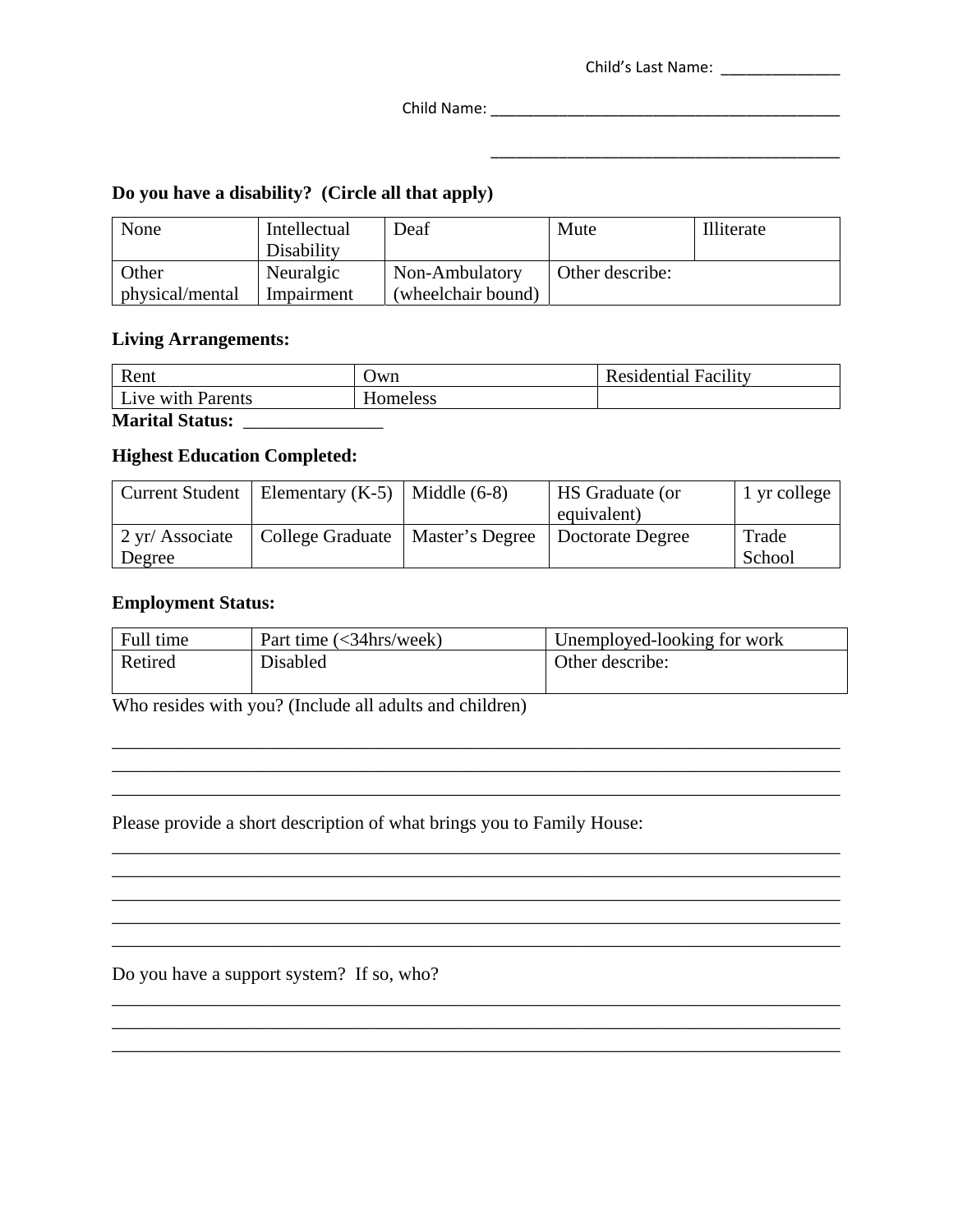| Do you participate in social gatherings?                                                                                                                                                         |
|--------------------------------------------------------------------------------------------------------------------------------------------------------------------------------------------------|
| Describe your relationship with your child(ren).                                                                                                                                                 |
|                                                                                                                                                                                                  |
| What type of discipline do you find to be the most effective with your child(ren)?                                                                                                               |
| Describe your relationship with you child (ren)'s mother or father.                                                                                                                              |
| Are you currently involved in an intimate relationship? O YES ONO<br>IF yes, do you feel safe in this relationship? O YES O NO O Not Applicable                                                  |
| Legal History: ____ Arrests _____ Incarcerations _____ Probation _____ Other Violations<br>Explain: explain:<br>,我们也不能在这里的时候,我们也不能在这里的时候,我们也不能在这里的时候,我们也不能会在这里的时候,我们也不能会在这里的时候,我们也不能会在这里的时候,我们也不 |
| Have you ever been involved in a gang? O YES O NO                                                                                                                                                |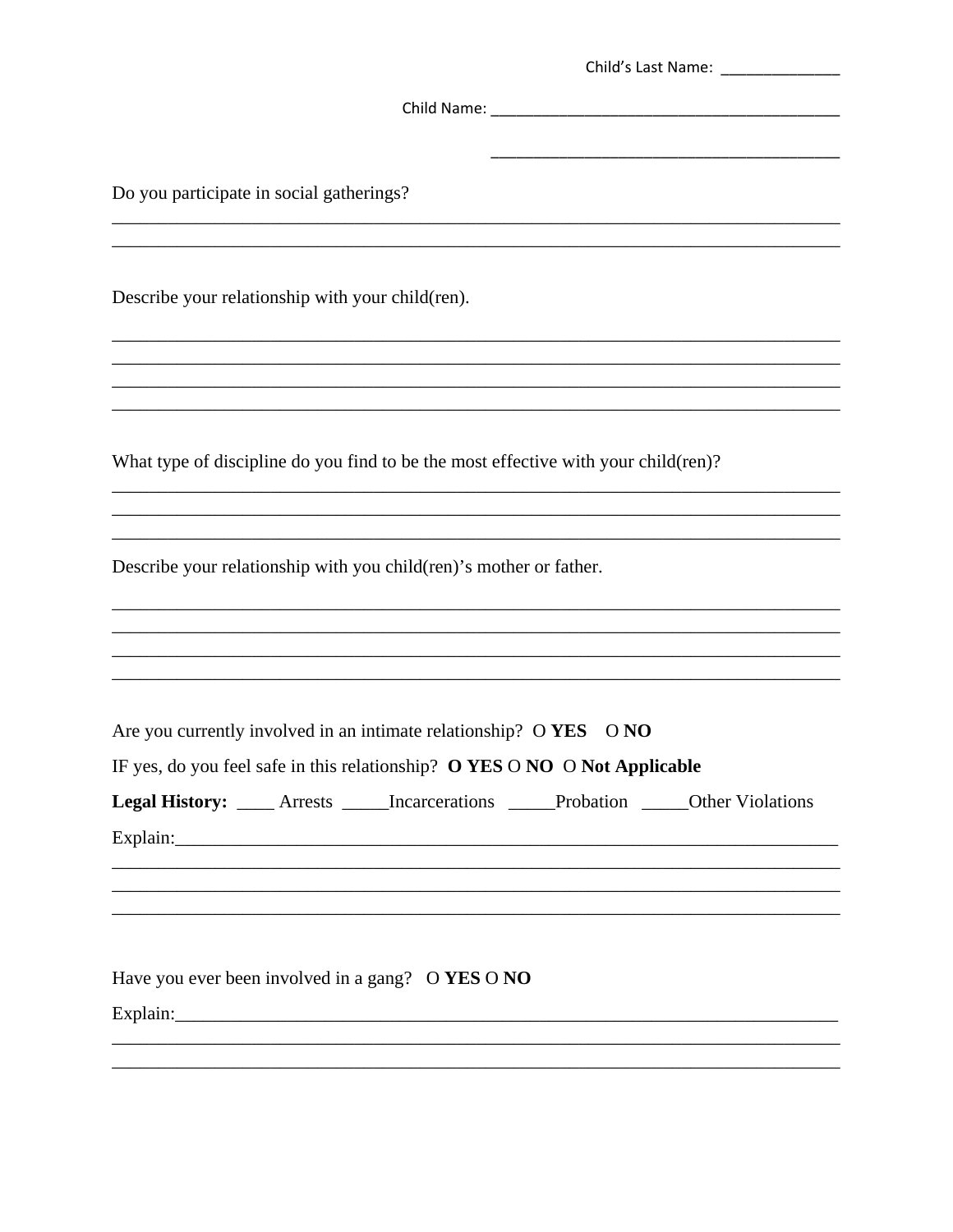| Child's Last Name: |
|--------------------|
|--------------------|

Child Name: Name and South Art and South Art and South Art and South Art and South Art and South Art and South Art and South Art and South Art and South Art and South Art and South Art and South Art and South Art and South

Have you now or ever been involved with the Department of Child Services (DCS)?

O YES O NO If yes, please describe reason for services.

Have you now or ever had an Order of Protection put in place? O YES O NO If yes, describe the Order of Protection. (Please provide a copy to Family House)

Are you concerned that someone you know may try to take you child(ren) without you consent? O YES O NO If yes, explain.

#### **Medical History:**

Current or chronic medical concerns:

Is this typical?

Have you noticed any of the following in the past 6 months? (Circle all that apply)

|                           | Changes in sleep patterns   Changes in weight/appetite                        | Difficulty concentrating  |
|---------------------------|-------------------------------------------------------------------------------|---------------------------|
|                           | Reduction in energy level   Reduction in pleasurable activities   Feelings of |                           |
|                           |                                                                               | helplessness/hopelessness |
| $\mathbf{r}$ $\mathbf{r}$ |                                                                               |                           |

Explain: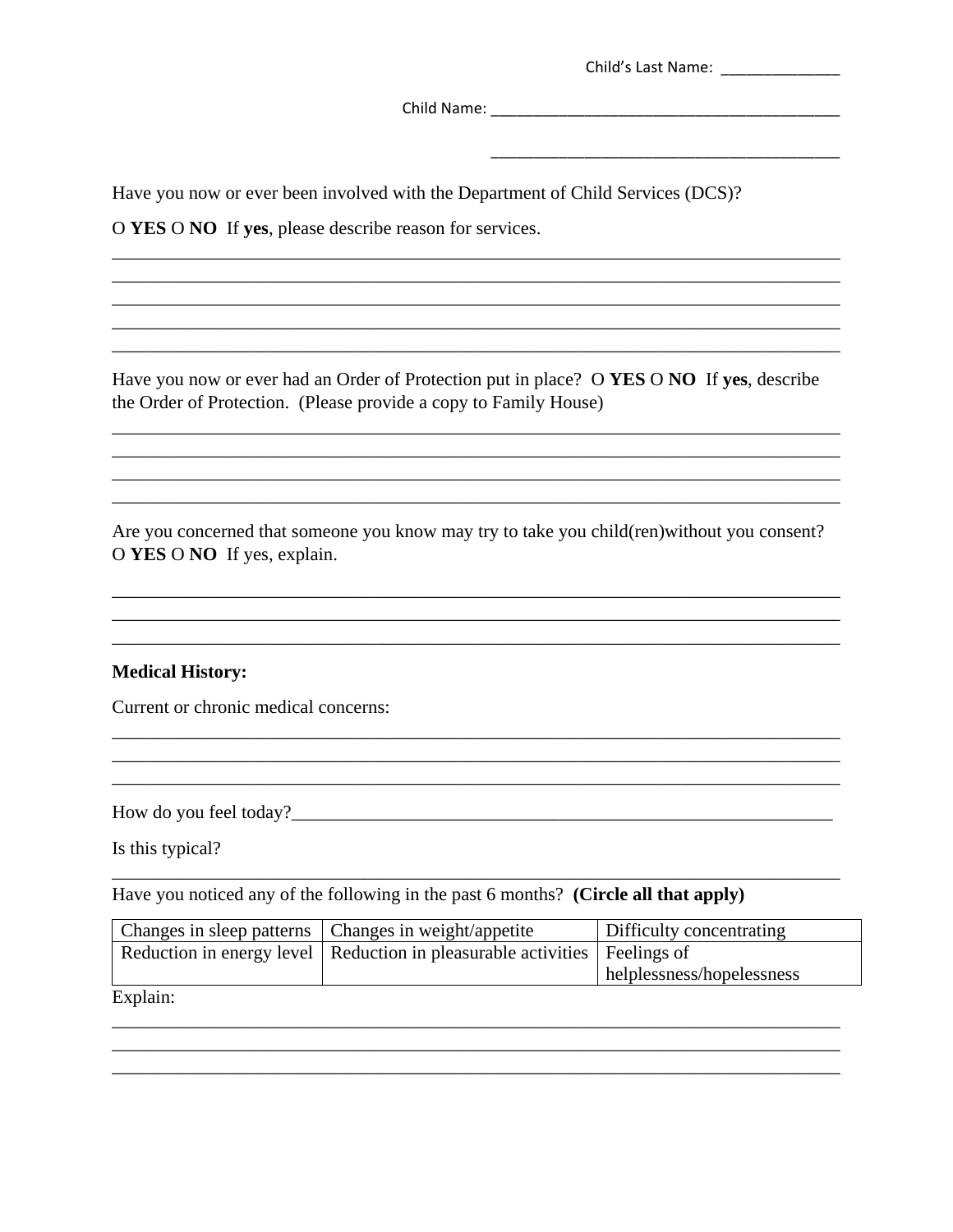Do you have an emergency treatment plan put in place for you condition? If so, describe.

Do you currently use alcohol or drugs? If so, please include frequency.

|                                                                     | Have you ever been involved in alcohol or drug treatment? O YES O NO If yes, explain. |
|---------------------------------------------------------------------|---------------------------------------------------------------------------------------|
|                                                                     |                                                                                       |
| Have you ever had any psychiatric hospitalizations? O YES O NO      |                                                                                       |
|                                                                     |                                                                                       |
|                                                                     |                                                                                       |
| Have you ever had any outpatient treatment? O YES O NO              |                                                                                       |
|                                                                     | If yes Where? $\frac{1}{2}$ When? When? $\frac{1}{2}$ When? $\frac{1}{2}$             |
|                                                                     |                                                                                       |
| Family History of Mental Health Issues:                             |                                                                                       |
|                                                                     |                                                                                       |
|                                                                     |                                                                                       |
| Mental Health Other:                                                |                                                                                       |
|                                                                     |                                                                                       |
| What expectation do you have to receive from Family House services? |                                                                                       |
|                                                                     |                                                                                       |
|                                                                     |                                                                                       |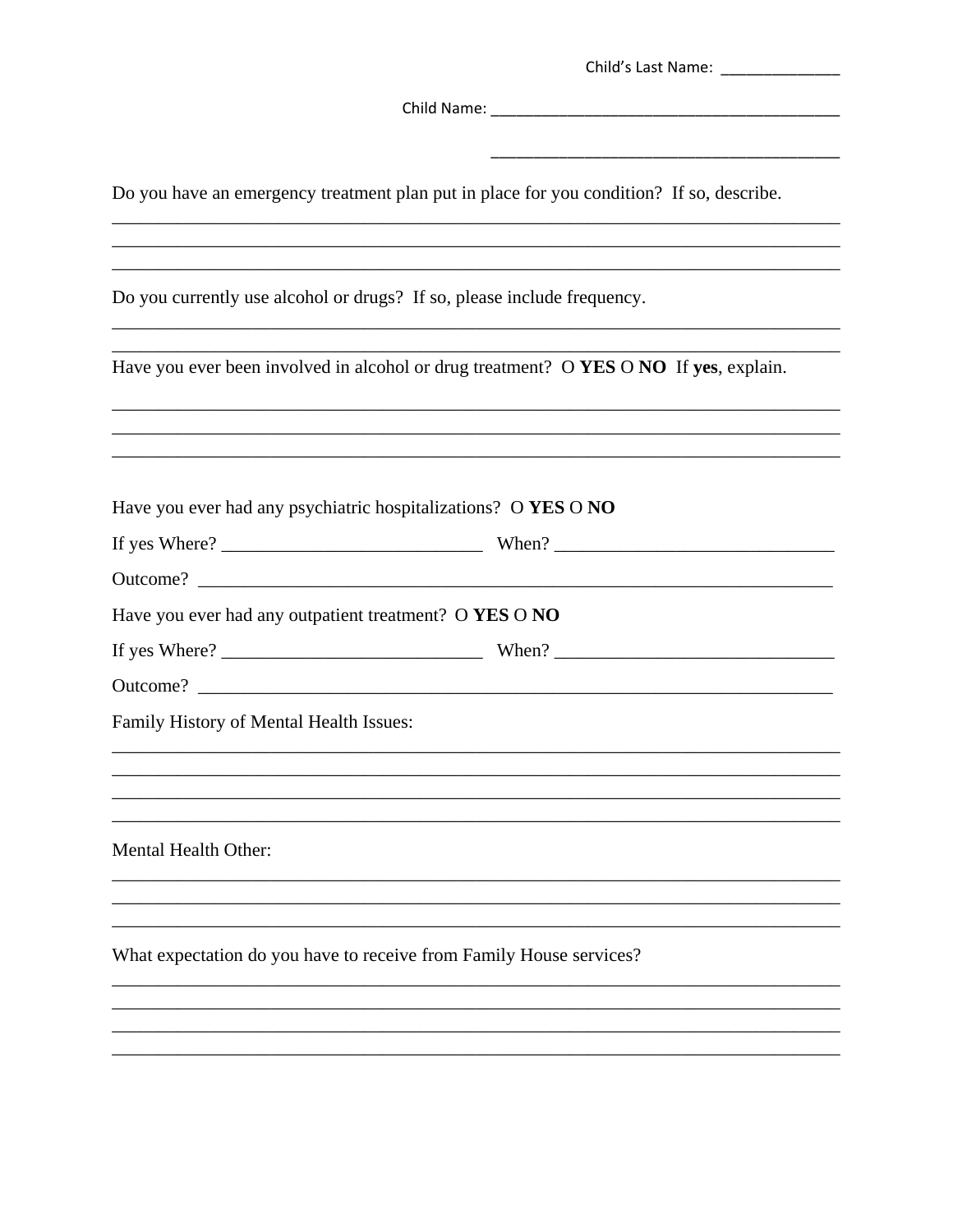Child's Last Name: \_\_\_\_\_\_\_\_\_\_\_\_\_\_

\_\_\_\_\_\_\_\_\_\_\_\_\_\_\_\_\_\_\_\_\_\_\_\_\_\_\_\_\_\_\_\_\_\_\_\_\_\_\_\_\_

Child Name: \_\_\_\_\_\_\_\_\_\_\_\_\_\_\_\_\_\_\_\_\_\_\_\_\_\_\_\_\_\_\_\_\_\_\_\_\_\_\_\_\_

#### **VISIT LOCATION**

Where will the visit take place? O **Family House** O Off-site

Indicate the type of dwelling in which you reside. (please circle)

|                                                   | House Apartment Condo |  | Mobile Home   Other: |  |
|---------------------------------------------------|-----------------------|--|----------------------|--|
| Do you have any pets? O YES O NO If yes, how many |                       |  |                      |  |

Please note weather pet has a history of showing aggressive behavior and/or has a disease that is transferable to humans.

\_\_\_\_\_\_\_\_\_\_\_\_\_\_\_\_\_\_\_\_\_\_\_\_\_\_\_\_\_\_\_\_\_\_\_\_\_\_\_\_\_\_\_\_\_\_\_\_\_\_\_\_\_\_\_\_\_\_\_\_\_\_\_\_\_\_\_\_\_\_\_\_\_\_\_\_\_\_ \_\_\_\_\_\_\_\_\_\_\_\_\_\_\_\_\_\_\_\_\_\_\_\_\_\_\_\_\_\_\_\_\_\_\_\_\_\_\_\_\_\_\_\_\_\_\_\_\_\_\_\_\_\_\_\_\_\_\_\_\_\_\_\_\_\_\_\_\_\_\_\_\_\_\_\_\_\_

\_\_\_\_\_\_\_\_\_\_\_\_\_\_\_\_\_\_\_\_\_\_\_\_\_\_\_\_\_\_\_\_\_\_\_\_\_\_\_\_\_\_\_\_\_\_\_\_\_\_\_\_\_\_\_\_\_\_\_\_\_\_\_\_\_\_\_\_\_\_\_\_\_\_\_\_\_\_ \_\_\_\_\_\_\_\_\_\_\_\_\_\_\_\_\_\_\_\_\_\_\_\_\_\_\_\_\_\_\_\_\_\_\_\_\_\_\_\_\_\_\_\_\_\_\_\_\_\_\_\_\_\_\_\_\_\_\_\_\_\_\_\_\_\_\_\_\_\_\_\_\_\_\_\_\_\_ \_\_\_\_\_\_\_\_\_\_\_\_\_\_\_\_\_\_\_\_\_\_\_\_\_\_\_\_\_\_\_\_\_\_\_\_\_\_\_\_\_\_\_\_\_\_\_\_\_\_\_\_\_\_\_\_\_\_\_\_\_\_\_\_\_\_\_\_\_\_\_\_\_\_\_\_\_\_

Do you have weapons in you home? O **YES** O **NO** If yes, how many\_\_\_\_\_\_\_\_\_\_\_\_\_\_\_\_\_

Describe.

Describe your experience of safety within you community.

#### **VEHICLE INFORMATION**

Vehicle Year: **\_\_\_\_\_\_\_\_\_\_\_\_** Make/Model: \_\_\_\_\_\_\_\_\_\_\_\_\_\_\_\_

Color: \_\_\_\_\_\_\_\_\_\_\_\_ License Plate #: \_\_\_\_\_\_\_\_\_\_\_\_\_\_\_\_\_

#### **FINANCIAL INFORMATION**

#### **Annual Income (please circle one)**

|                       | $\vert$ \$0-\$9.999 $\vert$ \$10,000-\$19,999 | $\frac{1}{2}$ \$20,000-\$29,999 | $\frac{1}{2}$ \$30,000-\$39,999 | $\parallel$ \$40,000 and up |
|-----------------------|-----------------------------------------------|---------------------------------|---------------------------------|-----------------------------|
| <b>Employer Name:</b> |                                               |                                 |                                 |                             |

\_\_\_\_\_\_\_\_\_\_\_\_\_\_\_\_\_\_\_\_\_\_\_\_\_\_\_\_\_\_\_\_\_\_\_\_\_\_\_\_\_\_\_\_\_\_\_\_\_\_\_\_\_\_\_\_\_\_\_\_\_\_\_\_\_\_\_\_\_\_\_\_\_\_\_\_\_\_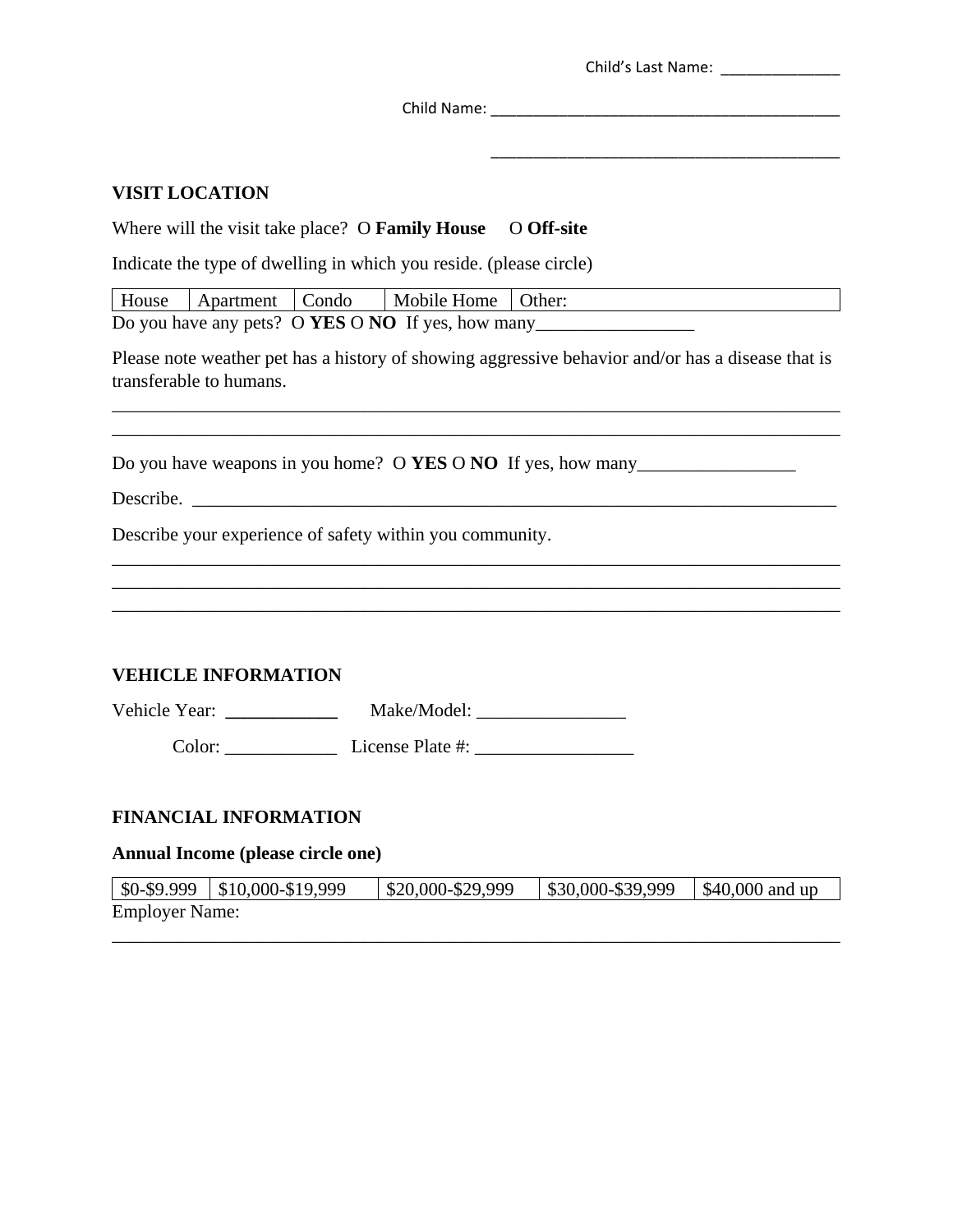|                                                                          |                                                                                                                                                       | Child's Last Name: _______________                         |
|--------------------------------------------------------------------------|-------------------------------------------------------------------------------------------------------------------------------------------------------|------------------------------------------------------------|
|                                                                          |                                                                                                                                                       |                                                            |
|                                                                          |                                                                                                                                                       | <u> 1989 - Johann Stein, mars and de Barbara (b. 1989)</u> |
| <b>CHILD(REN) INFORMATION</b>                                            |                                                                                                                                                       |                                                            |
|                                                                          | (Complete section for each child that will be visiting Family House)                                                                                  |                                                            |
|                                                                          |                                                                                                                                                       |                                                            |
|                                                                          |                                                                                                                                                       |                                                            |
| Child's Gender: O Male O Female                                          |                                                                                                                                                       |                                                            |
|                                                                          |                                                                                                                                                       |                                                            |
| <b>Race/Ethnicity (please circle)</b>                                    |                                                                                                                                                       |                                                            |
| <b>African American</b><br>Hispanic/Latino                               | Asian/Pacific Islander<br>Native American/Alaska Native                                                                                               | Caucasian<br>More than one race                            |
|                                                                          |                                                                                                                                                       |                                                            |
|                                                                          | ,我们也不能在这里的时候,我们也不能在这里的时候,我们也不能会在这里的时候,我们也不能会在这里的时候,我们也不能会在这里的时候,我们也不能会在这里的时候,我们也不<br>Note any chronic medical condition and emergency treatment plan. |                                                            |
|                                                                          | Note any emotional or behavioral concerns and any coping strategies that help your child.                                                             |                                                            |
|                                                                          |                                                                                                                                                       |                                                            |
|                                                                          |                                                                                                                                                       |                                                            |
|                                                                          |                                                                                                                                                       |                                                            |
|                                                                          |                                                                                                                                                       |                                                            |
| Child's Gender: O Male O Female<br><b>Race/Ethnicity (please circle)</b> |                                                                                                                                                       |                                                            |
| African American                                                         | Asian/Pacific Islander                                                                                                                                | Caucasian                                                  |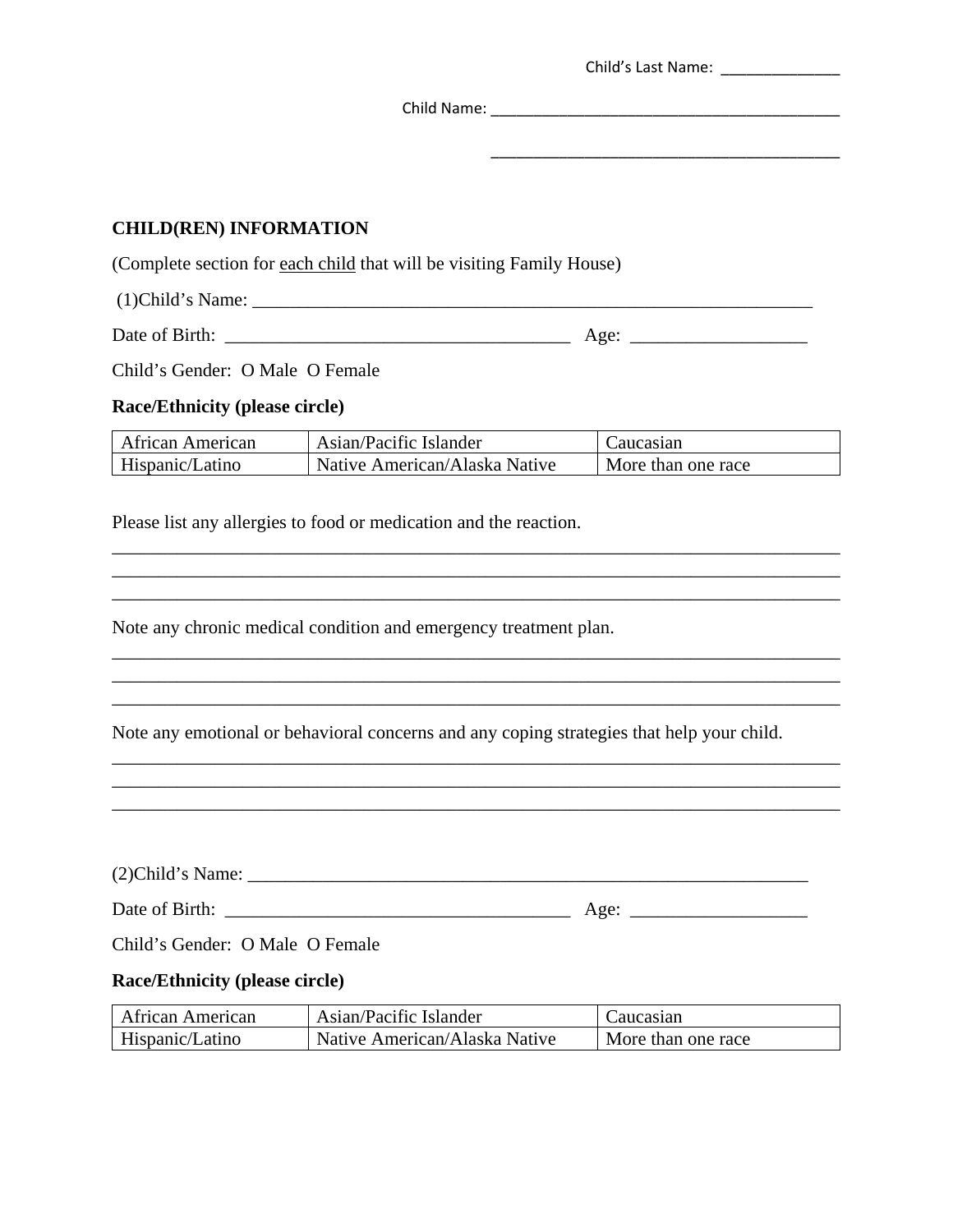|                                       | Please list any allergies to food or medication and the reaction.                                                                                                     |                                                                                           |
|---------------------------------------|-----------------------------------------------------------------------------------------------------------------------------------------------------------------------|-------------------------------------------------------------------------------------------|
|                                       |                                                                                                                                                                       | ,我们也不会有什么。""我们的人,我们也不会有什么?""我们的人,我们也不会有什么?""我们的人,我们也不会有什么?""我们的人,我们也不会有什么?""我们的人          |
|                                       | Note any chronic medical condition and emergency treatment plan.                                                                                                      |                                                                                           |
|                                       |                                                                                                                                                                       |                                                                                           |
|                                       |                                                                                                                                                                       | Note any emotional or behavioral concerns and any coping strategies that help your child. |
|                                       | ,我们也不能在这里的时候,我们也不能在这里的时候,我们也不能会在这里的时候,我们也不能会在这里的时候,我们也不能会在这里的时候,我们也不能会在这里的时候,我们也不<br>,我们也不能在这里的时候,我们也不能在这里的时候,我们也不能在这里的时候,我们也不能会不能会不能会不能会不能会不能会不能会。""我们的是我们的,我们也不能会不能 |                                                                                           |
|                                       |                                                                                                                                                                       |                                                                                           |
|                                       |                                                                                                                                                                       |                                                                                           |
| Child's Gender: O Male O Female       |                                                                                                                                                                       |                                                                                           |
| <b>Race/Ethnicity (please circle)</b> |                                                                                                                                                                       |                                                                                           |
|                                       | $\Delta$ frican $\Delta$ merican $\Delta$ sian/Pacific Islander                                                                                                       | $\Gamma$ aucasian                                                                         |

| l African American | Asian/Pacific Islander        | Caucasian          |
|--------------------|-------------------------------|--------------------|
| Hispanic/Latino    | Native American/Alaska Native | More than one race |

<u> 1989 - Johann Stoff, deutscher Stoffen und der Stoffen und der Stoffen und der Stoffen und der Stoffen und de</u>

<u> 2000 - Jan Barnett, fransk politik (d. 1982)</u>

Please list any allergies to food or medication and the reaction.

Note any chronic medical condition and emergency treatment plan.

Note any emotional or behavioral concerns and any coping strategies that help your child.